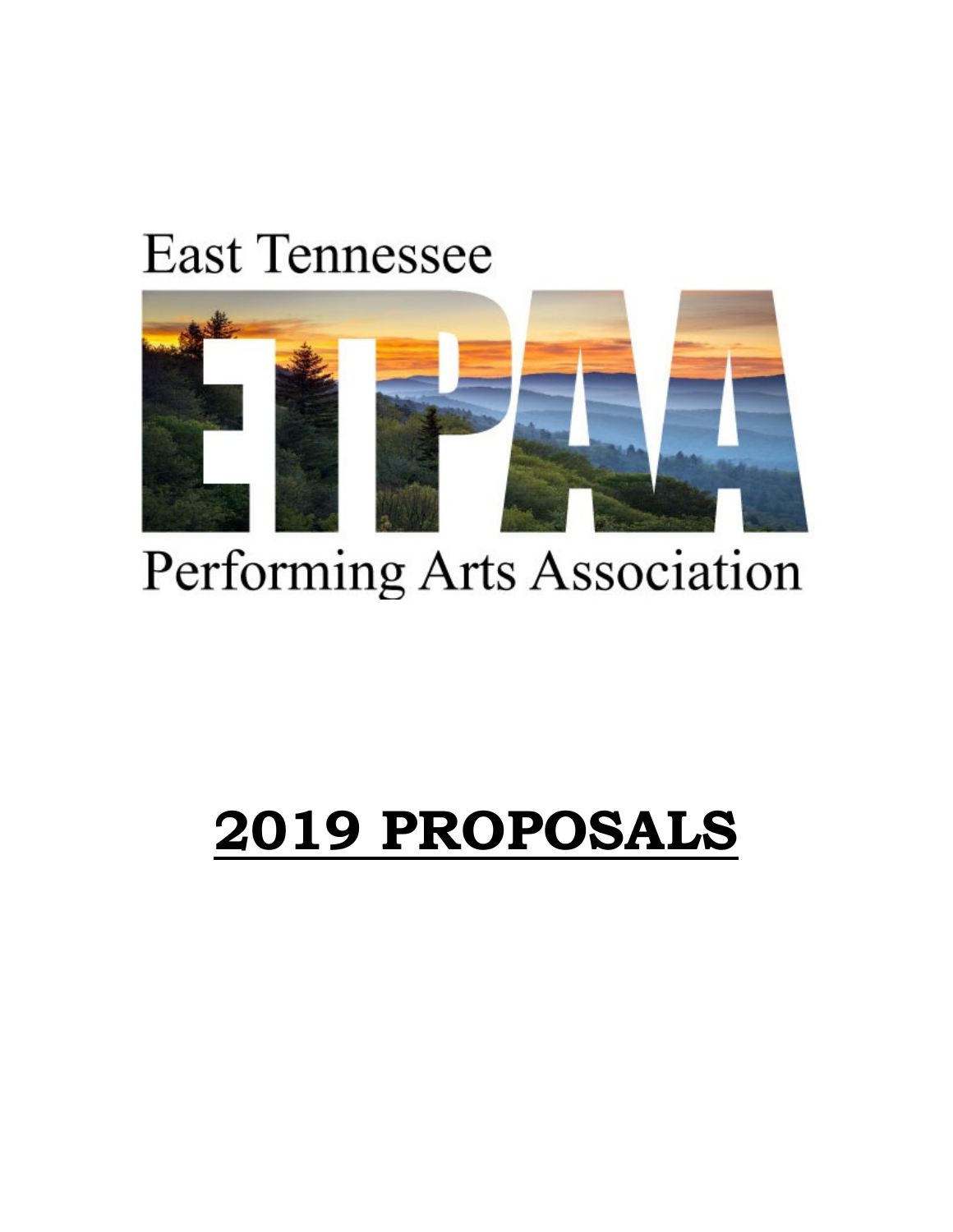#### **BYLAWS** Amendment of current Bylaws and/or policy

**Proposal 1** *From:* Tim Hudnall, Hardin Valley Academy *Financial Impact:* Minimal *Proposal: Create a Scholastic AA class* Cadet Prep Novice Scholastic Regional AA Scholastic Regional A Scholastic AA Scholastic A

*Rationale:* The creation of the AA class would allow for better placement and promotion thru the season of those guards who may be in one or two captions on the A sheet but not ready to be fully competitive on the A sheet. This promotion can be driven by an appropriate number or panel recommendation for promotion.

*This proposal was consolidated into Proposal 2.* 

#### **Proposal 2**

*From:* Leza Carver, HIPE Red and HIPE Blue *Financial Impact:* Minimal to Moderate

*Proposal: Create a Scholastic AA class as a stepping stone between SRA and SA.* 

**\_\_\_\_\_\_\_\_\_\_\_\_\_\_\_\_\_\_\_\_\_\_\_\_\_\_\_\_\_\_\_\_\_\_\_\_\_\_\_\_\_\_\_\_\_\_\_\_\_\_\_\_\_\_\_\_\_\_\_\_\_\_\_**

R*ationale:* Creation of AA class to allow better promotion throughout the season for groups moving from SRA classes to the next class up. This class can help with groups who maybe be achieving in one or two captions on the A sheet but not fully competitive on the A sheet. Development of appropriate numbers for classification.

Scholastic AA Class units may attend any WGI regional competition. Understand there will be a difference in the WGI ability levels for this class. Any unit in the Scholastic AA Class that is named a finalist at any WGI Regional will be automatically reviewed for promotion to the Scholastic A Class. If a Scholastic AA unit competes in a at least one WGI regional AND World Championships, they will be automatically reclassified into Scholastic A.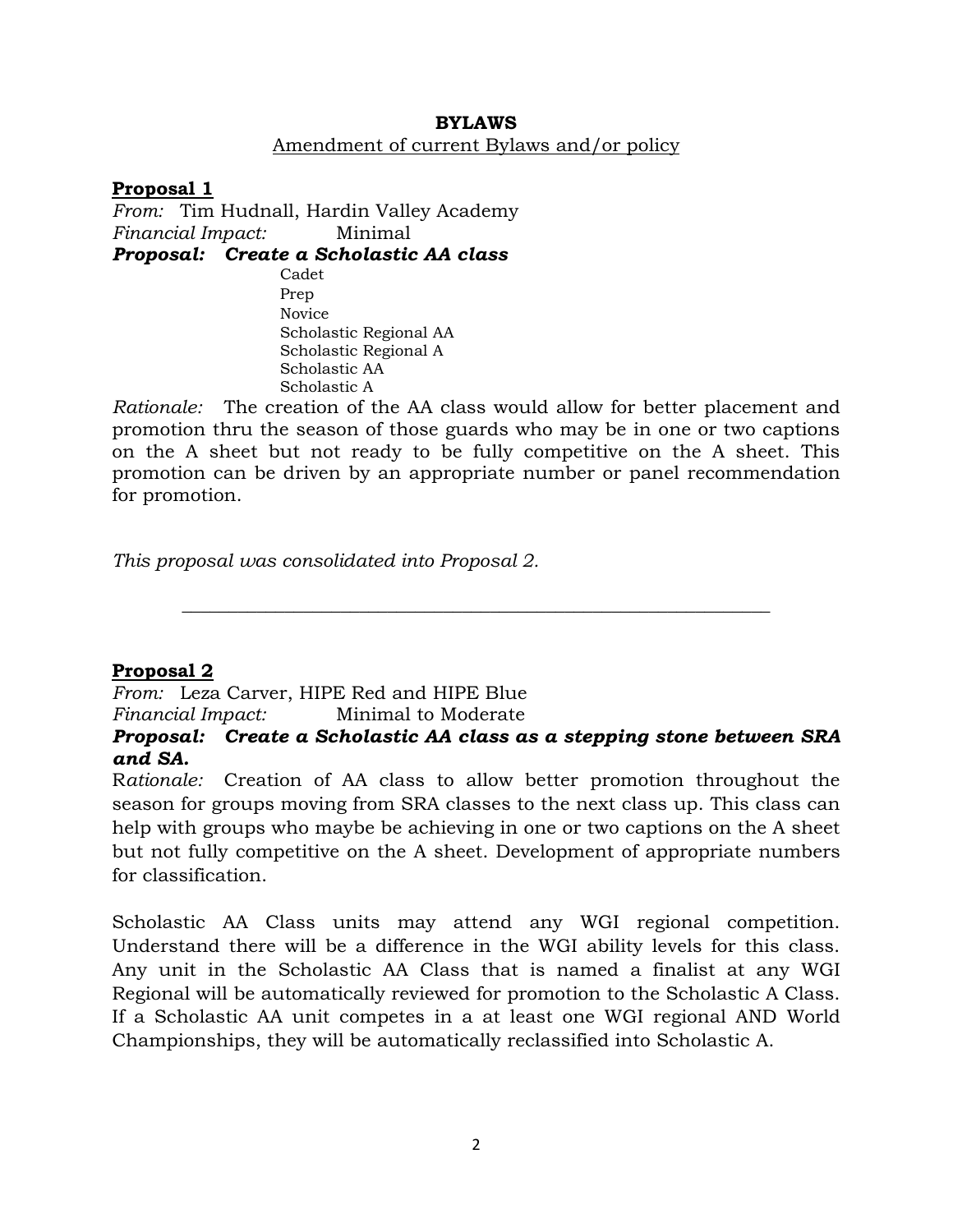**Board Recommendation:** Pass Proposal 2 as originally written.

#### **Proposal 3**

*From:* Alicia Sharp, Oak Ridge High School *Financial Impact:* Minimal

*Proposal: Create a Scholastic AA class or Scholastic National A class.* Rationale: Scholastic A class has grown significantly in the past two years, but there is a clear divide between groups who compete nationally and groups who are new to the a sheet. A SAA or SA and SNA classification would divide the groups and help the younger A class groups work towards being more competitive on the A sheet.

**\_\_\_\_\_\_\_\_\_\_\_\_\_\_\_\_\_\_\_\_\_\_\_\_\_\_\_\_\_\_\_\_\_\_\_\_\_\_\_\_\_\_\_\_\_\_\_\_\_\_\_\_\_\_\_\_\_\_\_\_\_\_\_**

**\_\_\_\_\_\_\_\_\_\_\_\_\_\_\_\_\_\_\_\_\_\_\_\_\_\_\_\_\_\_\_\_\_\_\_\_\_\_\_\_\_\_\_\_\_\_\_\_\_\_\_\_\_\_\_\_\_\_\_\_\_\_\_**

*This proposal was consolidated into Proposal 2.* 

#### **Proposal 4**

*From:* Jimbo Crawford, Karns High School *Financial Impact:* None (possibly Minimal)

#### *Proposal: Add a Regional A class for percussion.*

*Rationale:* Some groups are not novice, but due to budget, time, or other factors, cannot, or choose not to compete with the units who regularly compete at the WGI level. There is no in-between classification in our current circuit that allows for this. Currently, there might not be enough percussion units to sustain adding another percussion class. However, adding a class might encourage other schools to consider adding a percussion group in a division that aligns more closely with their situation. The only financial impact would be for show hosts having to come up with another trophy or two.

**Board Recommendation:** The Board recommends to pass Proposal 4 but amend the new percussion class name to Percussion Scholastic AA.

**\_\_\_\_\_\_\_\_\_\_\_\_\_\_\_\_\_\_\_\_\_\_\_\_\_\_\_\_\_\_\_\_\_\_\_\_\_\_\_\_\_\_\_\_\_\_\_\_\_\_\_\_\_\_\_\_\_\_\_\_\_\_\_**

#### **Proposal 5**

*From:* Alicia Sharp, Oak Ridge High School *Financial Impact:* None *Proposal: Eliminate SRAA Class.*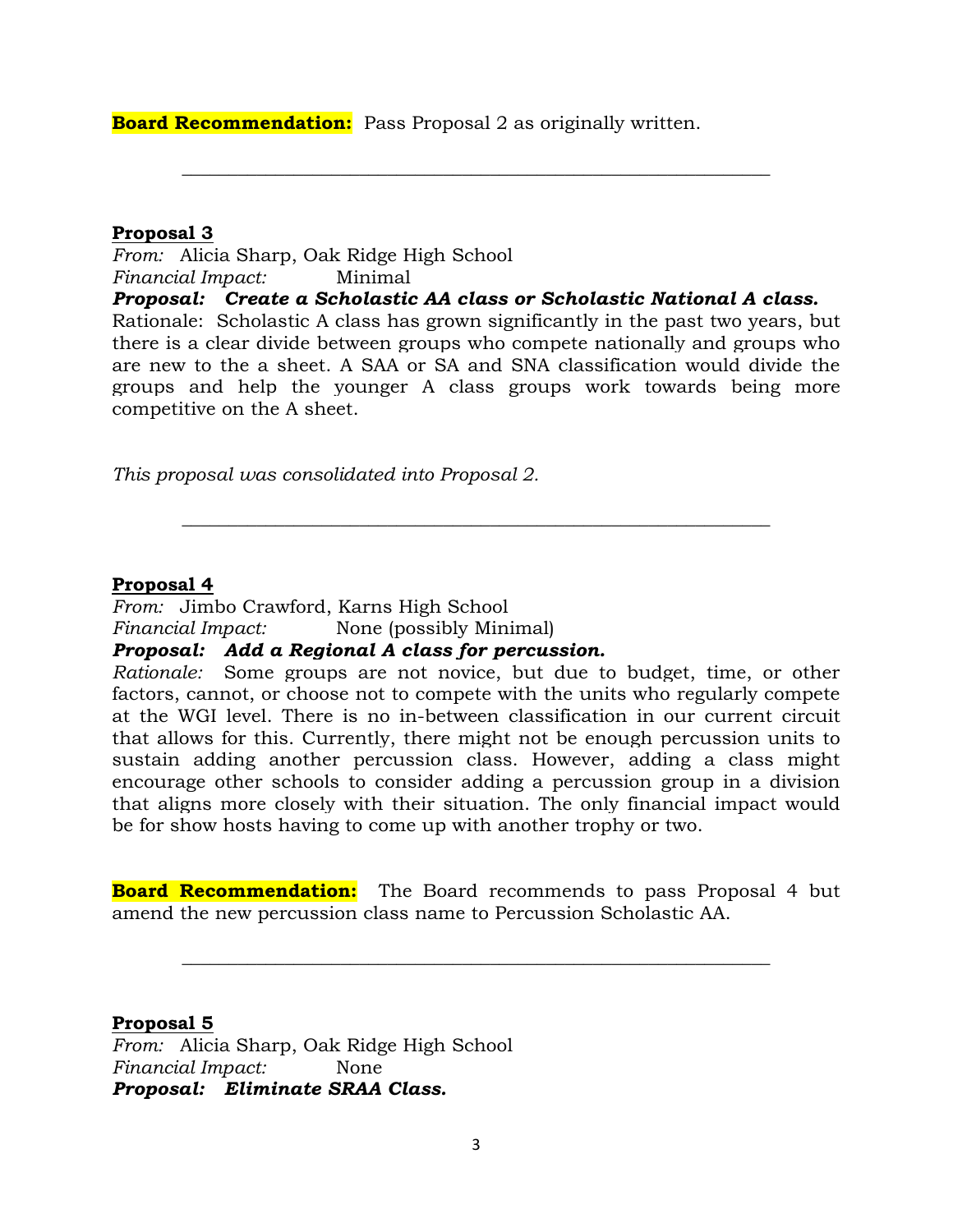*Rationale:* The class was originally created to divide the large number of SRA guards in the circuit. Because they're competing on the same sheet, and so many groups have promoted out of the class, that rationale is no longer an issue.

**Board Recommendation:** The Board does not recommend Proposal 5 as originally written.

The need for Scholastic Regional AA class for the 2019 season is not yet apparent, but the Board believes the class should remain on the Bylaws.

**\_\_\_\_\_\_\_\_\_\_\_\_\_\_\_\_\_\_\_\_\_\_\_\_\_\_\_\_\_\_\_\_\_\_\_\_\_\_\_\_\_\_\_\_\_\_\_\_\_\_\_\_\_\_\_\_\_\_\_\_\_\_\_**

#### **Proposal 6**

*From:* Tim Hudnall, Hardin Valley Academy *Financial Impact:* None *Proposal: Eliminate "rule changes can only be proposed and addressed at the spring meeting" and amend to "Rules can be proposed, brought to the Board, and voted on at any general meeting"*

*Rationale:* The current language limits the ability to create and enforce new policy in times like this spring where there wasn't a general meeting.

**Board Recommendation:** Pass Proposal 6 as originally written.

#### **Proposal 7**

*From:* Alex Rector, Hardin Valley Academy *Financial Impact:* None

*Proposal: Remove the line in the Handbook that says proposals can only be made at the May meeting.*

**\_\_\_\_\_\_\_\_\_\_\_\_\_\_\_\_\_\_\_\_\_\_\_\_\_\_\_\_\_\_\_\_\_\_\_\_\_\_\_\_\_\_\_\_\_\_\_\_\_\_\_\_\_\_\_\_\_\_\_\_\_\_\_**

*Rationale:* This is unnecessarily limiting should there be something that needs to be adjusted any other time throughout the year. By removing this line, it doesn't require us to address all proposals at any time but allows the flexibility to make changes if necessary.

*This proposal was consolidated into Proposal 6.*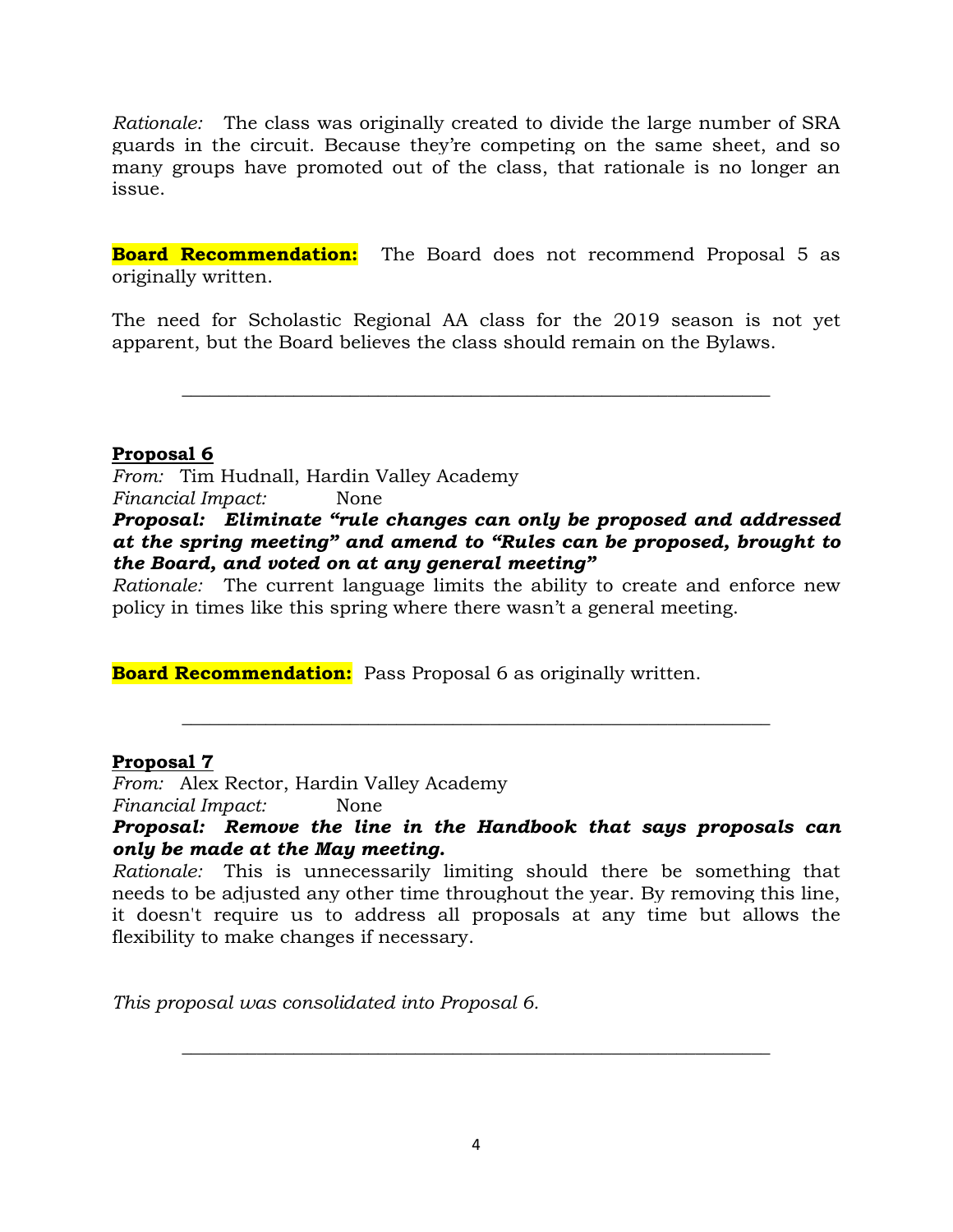*From:* Alex Rector, Hardin Valley Academy *Financial Impact:* None

*Proposal: Divide the position of "Executive Secretary" into two board positions: Treasurer and Secretary. (Continue to pay stipend to Treasurer but Secretary could be a volunteer role). The Treasurer would handle all financial issues, while the Secretary could handle the "paperwork" (minutes, handbook, forms, documents, communication, etc.)*

*Rationale:* As the activities of the circuit have increased, there is an apparent need for more division of duties among the board. These are really two separate jobs that both take a significant time commitment. By splitting them, we allow each role to be done more efficiently and with less pressure on any one person.

**Board Recommendation:** The Board does not recommend Proposal 8 as originally written.

Of the duties performed by the Executive Secretary, the secretarial portion is the more time intensive. The Board believes that ETPAA does not currently need two persons to maintain these roles, but the Board is willing to review this matter again at the end of the Executive Secretary's term.

**\_\_\_\_\_\_\_\_\_\_\_\_\_\_\_\_\_\_\_\_\_\_\_\_\_\_\_\_\_\_\_\_\_\_\_\_\_\_\_\_\_\_\_\_\_\_\_\_\_\_\_\_\_\_\_\_\_\_\_\_\_\_\_**

#### **BYLAWS**

New policy

#### **Proposal 9**

*From:* Tim Hudnall, Hardin Valley Academy *Financial Impact:* None

#### *Proposal: Create a Festival class*

*Rationale:* This class is for guards that may not have any resources or finances to field a competitive winterguard. This is a NON COMPETITION class, and no scores would be announced or any promotions or reclassifications. The groups would be evaluated on Regional A sheets and only Bronze, Silver, or Gold rating announced on a score system of Bronze: 0- 49.99, Silver: 50.00-59.99, and Gold: 60.00 and above. No trophies need be given, although a certificate would be simple enough.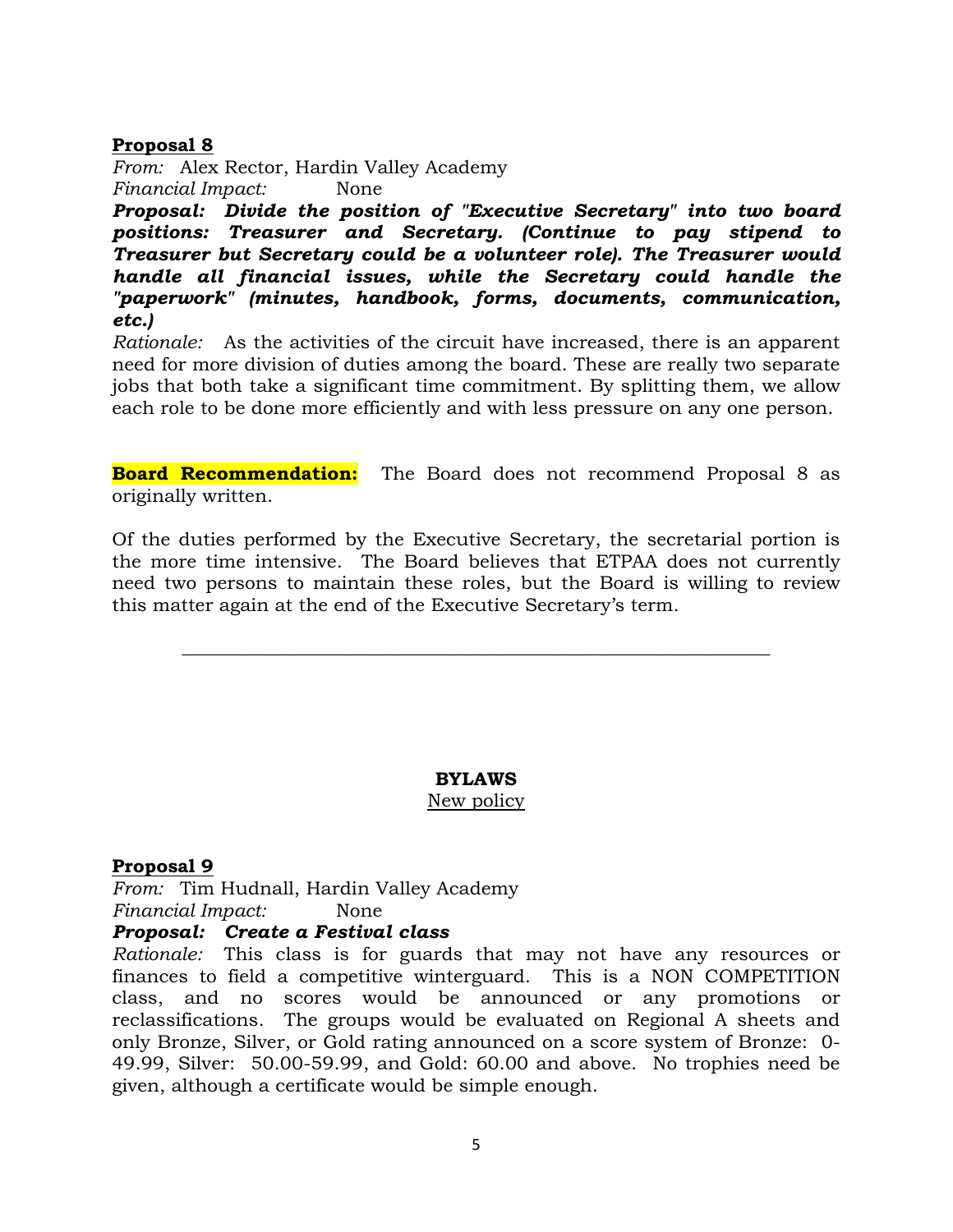**Board Recommendation:** The Board will engage discussion regarding this proposal at the general membership meeting.

**\_\_\_\_\_\_\_\_\_\_\_\_\_\_\_\_\_\_\_\_\_\_\_\_\_\_\_\_\_\_\_\_\_\_\_\_\_\_\_\_\_\_\_\_\_\_\_\_\_\_\_\_\_\_\_\_\_\_\_\_\_\_\_**

#### **Proposal 10**

*From:* Tim Hudnall, Hardin Valley Academy *Financial Impact:* None

#### *Proposal: Initiate a "Code of Conduct" clause in the Bylaws*

*Rationale:* Most circuits now include a Code of Conduct clause in their bylaws that address such behaviors as:

- Group and/or instructor behavior
- Judge behavior (although this should be addressed in a Judges Association document
- No smoking, drugs, or alcohol at competitions
- Sexual harassment clauses
- Anything else that would fall under this

**Board Recommendation:** The Board recommends to pass Proposal 10 and adopt WGI's Code of Conduct and Ethics policy. The ETPAA Handbook will be updated to reflect this addition.

**\_\_\_\_\_\_\_\_\_\_\_\_\_\_\_\_\_\_\_\_\_\_\_\_\_\_\_\_\_\_\_\_\_\_\_\_\_\_\_\_\_\_\_\_\_\_\_\_\_\_\_\_\_\_\_\_\_\_\_\_\_\_\_**

#### **Proposal 11**

*From:* Alicia Sharp, Oak Ridge High School *Financial Impact:* None

#### *Proposal: Create a circuit Code of Conduct*

*Rationale:* Again, in light of recent events in our band world and in keeping with other circuits in our region, the circuit needs to create a Code of Conduct expected to be followed my board executives and members that covers issues such as tobacco and alcohol use at shows, as well as language and general behavior expected of us.

*This proposal was consolidated into Proposal 10.*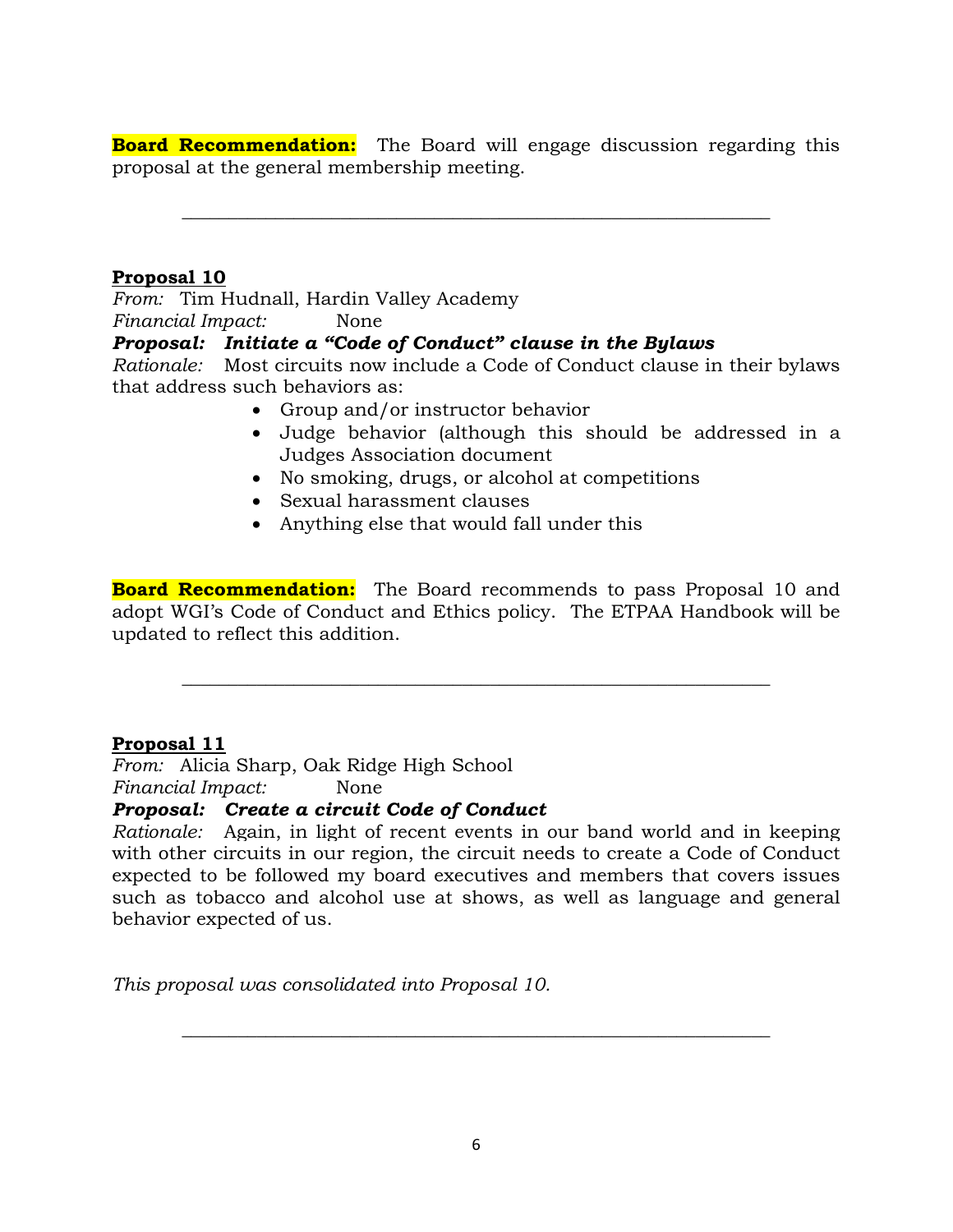*From:* Tim Hudnall, Hardin Valley Academy *Financial Impact:* None

*Proposal: Provide a current up-to-date Handbook that includes new proposals on the website as soon as practical*

*Rationale:* The current Handbook (or policy manual) is out of date. The listing of the last three years of proposals become confusing when trying to assimilate them into a document. If a current Handbook (or policy manual) that includes recent proposal changes, that would eliminate many confusing questions.

**Board Recommendation:** Pass Proposal 12 as originally written.

#### **POLICY: CLASSIFICATION** New

**\_\_\_\_\_\_\_\_\_\_\_\_\_\_\_\_\_\_\_\_\_\_\_\_\_\_\_\_\_\_\_\_\_\_\_\_\_\_\_\_\_\_\_\_\_\_\_\_\_\_\_\_\_\_\_\_\_\_\_\_\_\_\_**

**\_\_\_\_\_\_\_\_\_\_\_\_\_\_\_\_\_\_\_\_\_\_\_\_\_\_\_\_\_\_\_\_\_\_\_\_\_\_\_\_\_\_\_\_\_\_\_\_\_\_\_\_\_\_\_\_\_\_\_\_\_\_\_**

#### **Proposal 13**

*This proposal was withdrawn.*

#### **Proposal 14**

*From:* Alex Rector, Hardin Valley Academy *Financial Impact:* None

*Proposal: All color guards attend the Qualifier in one of the following classes: Prep, Novice, Regional A, A, Open, or World. After the Qualifier, color guards in Regional A are divided between Regional A and Regional AA, and color guards in A are divided between A and AA. This could be done through a combination of score, judge input, judges task force decision, and instructor/director decision. Groups are always permitted to choose to put themselves in the higher of the two classes, but not the*  lower of the two. The split could occur solely based on competitive *outcomes, with regular promotions still happening throughout the season.*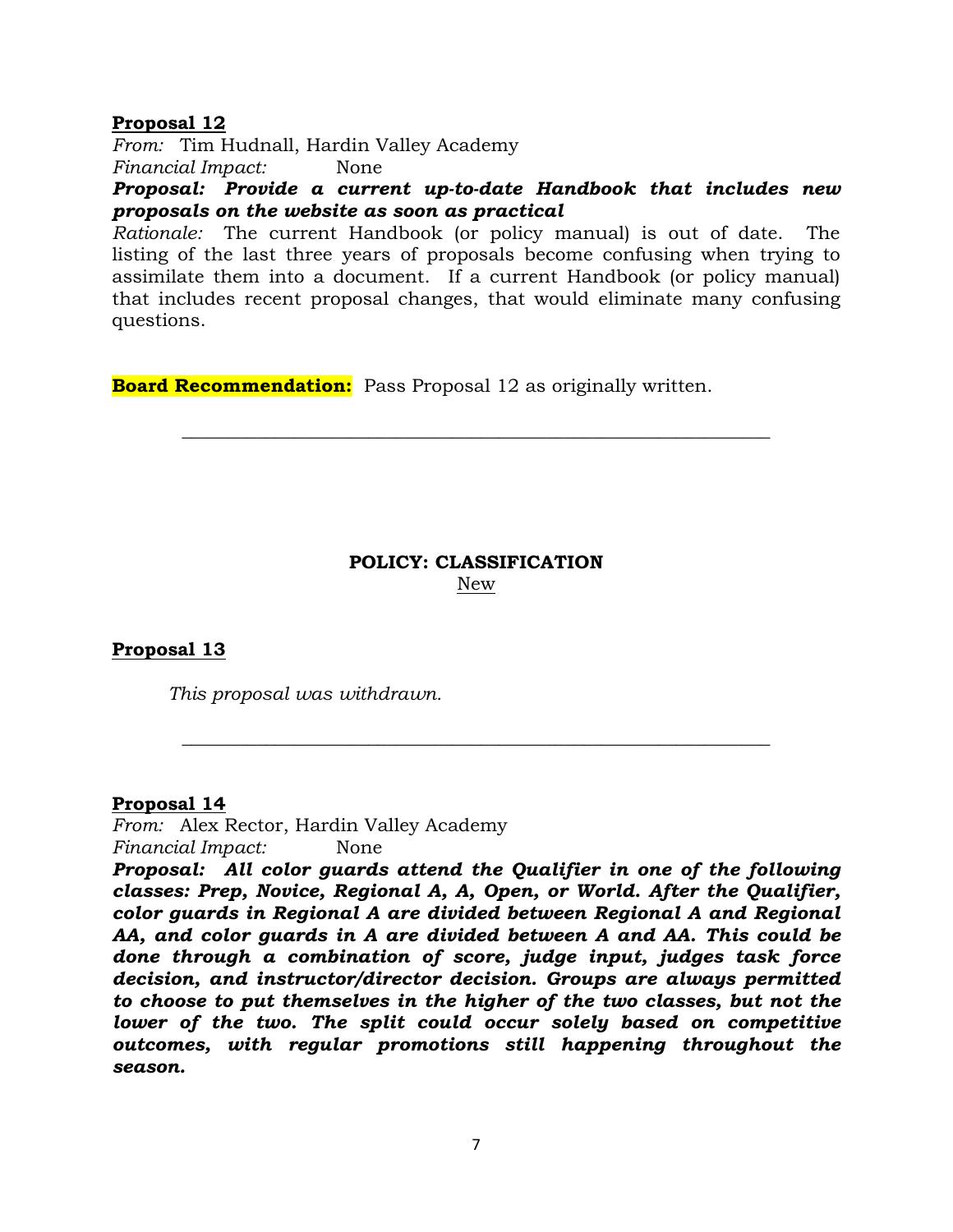*Rationale:* Right now, we have quite a bit of overlap between classes. While most guards seem to be on the right sheet, there is some mixing in terms of competitive expectations. This policy would allow for some flexibility year to year in terms of membership, staff, and experience level while keeping groups in the proper competitive neighborhoods and on their desired sheets. The splitting of the classes (Regional A into two classes and A into two classes) could be done totally on the basis of competitive ability, and not based on skill sets (since they are on the same sheets and therefore the same skill sets).

**Board Recommendation:** Pass Proposal 14 as originally written.

#### **POLICY: CONTESTS** Amendment

**\_\_\_\_\_\_\_\_\_\_\_\_\_\_\_\_\_\_\_\_\_\_\_\_\_\_\_\_\_\_\_\_\_\_\_\_\_\_\_\_\_\_\_\_\_\_\_\_\_\_\_\_\_\_\_\_\_\_\_\_\_\_\_**

#### **Proposal 15**

*From:* Leza Carver, HIPE Red and HIPE Blue

*Financial Impact:* Minimal to Moderate

#### *Proposal: Eliminate the use of certificates from the Show Host Information packet.*

*Rationale:* Requesting that the circuit adjusts the contest host guidelines for trophies. This past season some host did not provide trophies for placements. For those groups placing at the contest and not receive "hardware" was a disappointment in the eyes of the student membership.

**Board Recommendation:** The Board recommends amending this proposal to state that ETPAA will purchase awards for respective first, second, and third places for each contest. The host for Championships will have the opportunity to purchase awards for first, second, and third places in addition to the medals ETPAA already provides.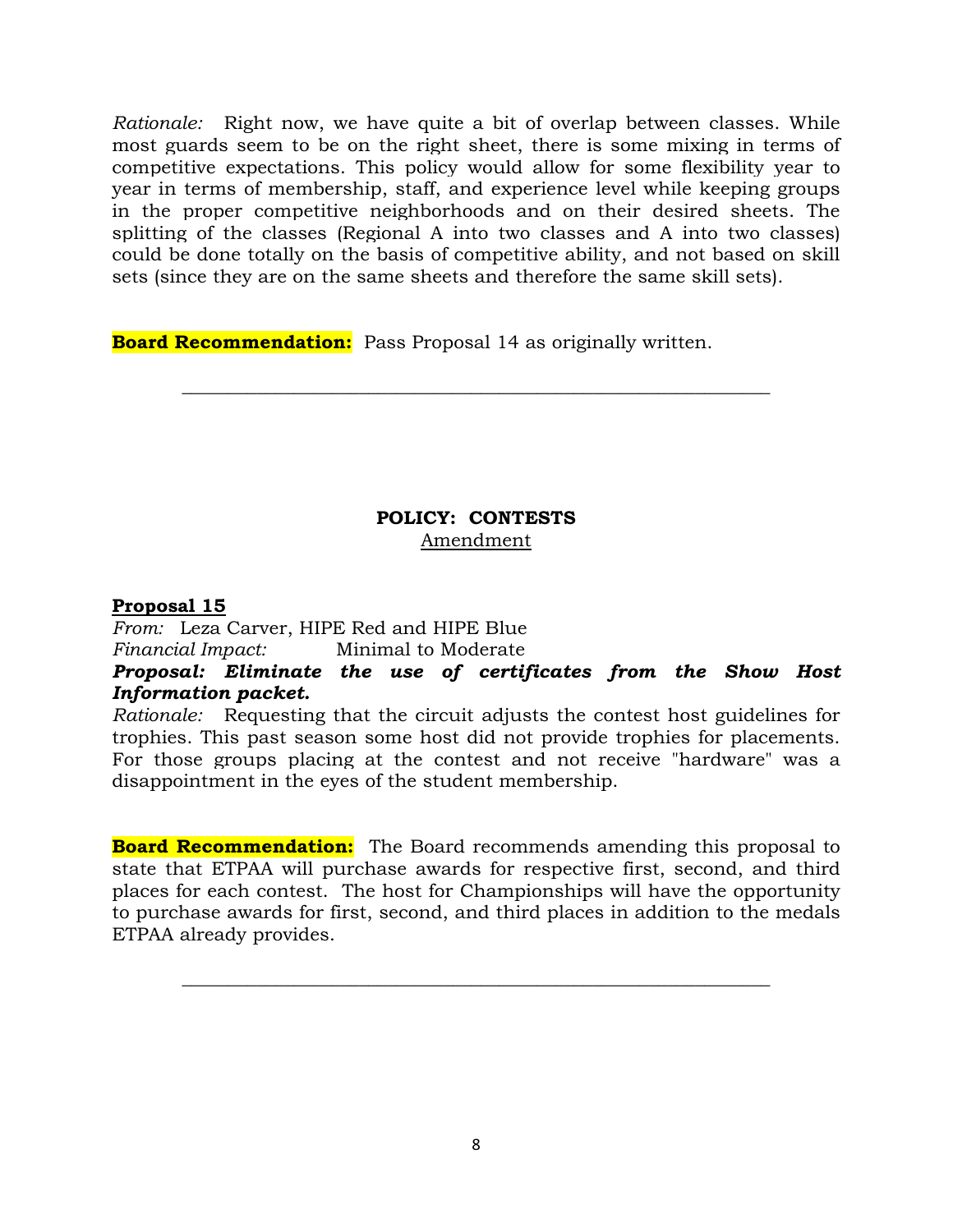*From:* Tim Hudnall, Hardin Valley Academy *Financial Impact:* Moderate (to Significant) *Proposal: Add a sixth judge to the Qualifier*

*Rationale:* Many circuits now offer a "sixth" judge as overview judge for the smaller, less experienced units. They often have a much larger critique time with this judge, and that allows for more questions to be answered and advice given to those units in the Novice and Regional AA/Regional A classes. This judge would provide one-on-one critique rather than the remaining five judges having to do so for the younger classes.

**Board Recommendation:** The Board recommends to accept this proposal in part. For the 2018 season, a clinic was held for winterguards where each director received commentary and informal discussion from two clinicians. ETPAA would like to continue this clinic and offer something of similar value to directors of percussion and winds units.

Further discussion will be held by the Board in order to best accommodate education and instruction for all directors and staff in a manner that is financially feasible for ETPAA.

**\_\_\_\_\_\_\_\_\_\_\_\_\_\_\_\_\_\_\_\_\_\_\_\_\_\_\_\_\_\_\_\_\_\_\_\_\_\_\_\_\_\_\_\_\_\_\_\_\_\_\_\_\_\_\_\_\_\_\_\_\_\_\_**

#### **Proposal 17**

*From:* Leza Carver, HIPE Red and HIPE Blue *Financial Impact:* None

*Proposal: Contest hosts place groups together in hallway if more one than one unit from a school*

*Rationale:* IE: HIPE Red and HIPE Blue placed next to each other in the hallway. As an instructor with 2 groups, it helps ensure that both groups are doing as they should on contest day. There can be so much to do at competitions that it is very helpful to have the full group placed together and decrease stress levels for everyone.

**Board Recommendation:** Pass Proposal 17 as originally written.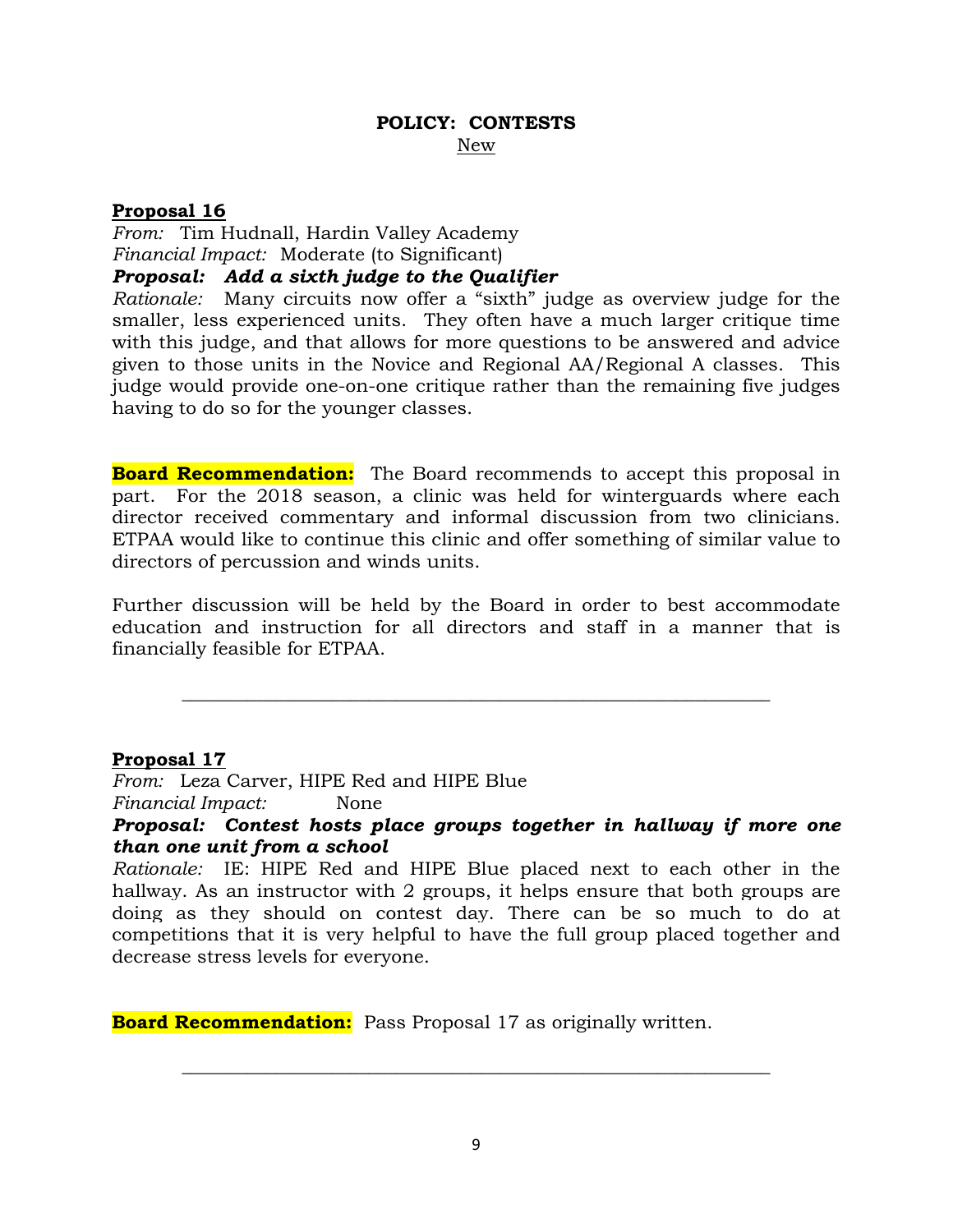*From:* Alex Rector, Hardin Valley Academy *Financial Impact:* None

*Proposal: The circuit should provide an opportunity to provide weekly feedback on judging, both positive and negative.*

*Rationale:* To me, this is kind of a no-brainer and something that could very easily be accomplished digitally. There needs to be a method to provide feedback, both good and not so good. The judge coordinator could be the one receiving the feedback, giving he/she and the judge's task force the opportunity to decide which feedback was fair and which feedback might not be fair. Responses should be attached to a person (not anonymous) and would only be seen by the sender and judge's task force unless they decided it was something that needed to be shared with the judge.

**Board Recommendation:** Pass Proposal 18 as originally written.

#### **Proposal 19**

*From:* Alex Rector, Hardin Valley Academy *Financial Impact:* None

#### *Proposal: Judge panels for all contests should be posted online prior to the start of the season and ideally before the draw in December.*

**\_\_\_\_\_\_\_\_\_\_\_\_\_\_\_\_\_\_\_\_\_\_\_\_\_\_\_\_\_\_\_\_\_\_\_\_\_\_\_\_\_\_\_\_\_\_\_\_\_\_\_\_\_\_\_\_\_\_\_\_\_\_\_**

*Rationale:* Units have choices in the shows they attend and often the judging panel is one of the factors that influence those choices. I think it is fair to expect that if we are paying to attend a contest we know what we are paying for in advance. In order to secure quality judges we should be contracting them much earlier than this so I would think this could be easily shared with the membership.

**Board Recommendation:** The Board recommends to pass Proposal 19 as originally written with the notation and understanding that judge panels for each contest will be announced as soon as practicable with the exception of Championships, which will be announced the week of Championships.

**\_\_\_\_\_\_\_\_\_\_\_\_\_\_\_\_\_\_\_\_\_\_\_\_\_\_\_\_\_\_\_\_\_\_\_\_\_\_\_\_\_\_\_\_\_\_\_\_\_\_\_\_\_\_\_\_\_\_\_\_\_\_\_**

#### **Proposal 20**

*From:* Alex Rector, Hardin Valley Academy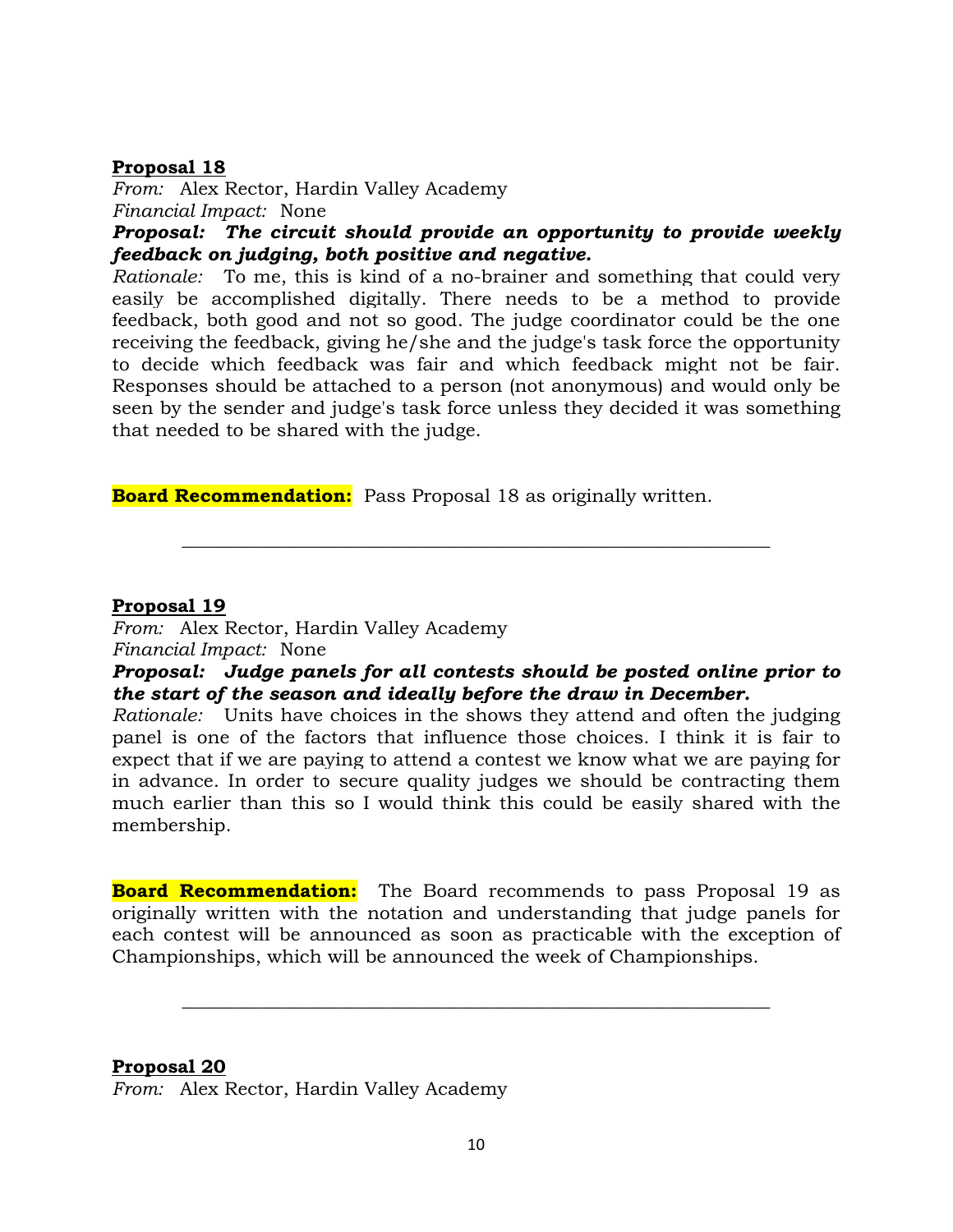#### *Financial Impact:* None

#### *Proposal: Clarify and outline in the Handbook the circuit policy regarding judge communication with member units, instructors, and members of the board.*

*Rationale:* In short, if every member of the board is expected to have a unit affiliation, then we can't say that judges can't communicate with instructors. This creates a double standard where it is acceptable for certain instructors (i.e. board members) to communicate openly with judges while some other instructors are "left out". I would recommend that we allow (and even encourage) dialogue between the teaching and judging community. We can certainly address issues as they arise, but if handled professionally, this is an opportunity to grow and learn from each other.

**Board Recommendation:** Pass Proposal 20 as originally written.

#### **Proposal 21**

*From:* Alicia Sharp, Oak Ridge High School *Financial Impact:* None

*Proposal: Host one or two "flipped" shows during which Open/A class would compete first and Cadet last.*

**\_\_\_\_\_\_\_\_\_\_\_\_\_\_\_\_\_\_\_\_\_\_\_\_\_\_\_\_\_\_\_\_\_\_\_\_\_\_\_\_\_\_\_\_\_\_\_\_\_\_\_\_\_\_\_\_\_\_\_\_\_\_\_**

*Rationale:* Oak Ridge Prep Guard exhibitioned at 2 shows during the 2018 season at the end of the day, and these students performed for packed gyms, while typically the Prep and Cadet class performs for gyms that aren't filled. Our youngest performers should have the chance to perform at the end of the day for those larger crowds.

**Board Recommendation:** The Board does not recommend Proposal 21 as originally written.

The Board believes one of the perks of competing at a higher level within our circuit is to inspire and show younger groups what can be achieved through practice, hard work, and determination.

**\_\_\_\_\_\_\_\_\_\_\_\_\_\_\_\_\_\_\_\_\_\_\_\_\_\_\_\_\_\_\_\_\_\_\_\_\_\_\_\_\_\_\_\_\_\_\_\_\_\_\_\_\_\_\_\_\_\_\_\_\_\_\_**

#### **Proposal 22**

*From:* Alicia Sharp, Oak Ridge High School *Financial Impact:* None (possibly Moderate for the circuit) *Proposal: All contest sites must have accessible restrooms available to staff and audience.*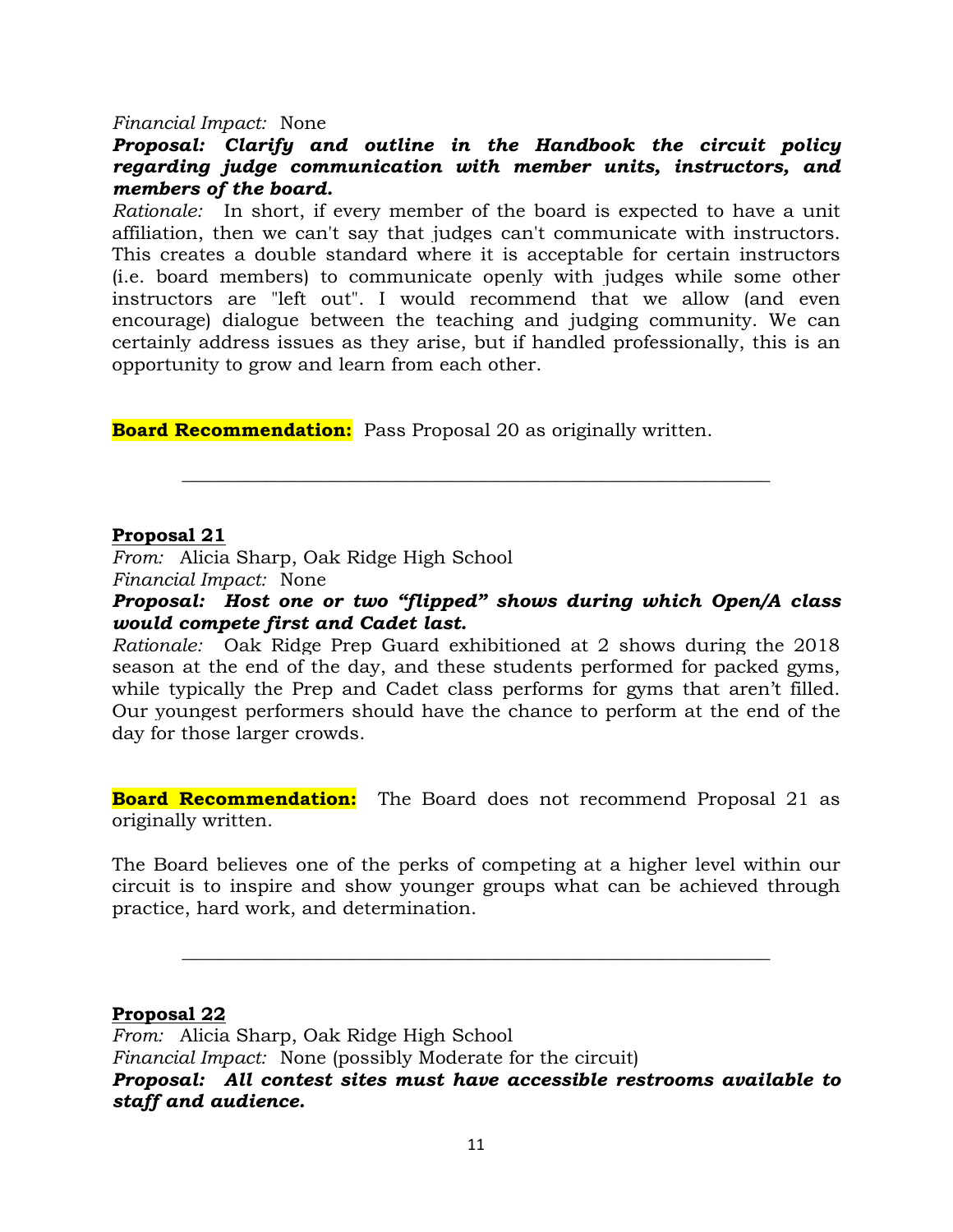*Rationale:* Oak Ridge parents had to change their paraplegic daughter in the floor of a restroom at one of our shows because the accessible bathroom was blocked off. Not only is that unacceptable, it's against the law. Show sites must have accessible restrooms available.

**Board Recommendation:** The Board does not recommend Proposal 22 as originally written.

The passing of this proposal could have a detrimental effect on our circuit with respect to show hosts. All current and past show hosts have had handicap accessible bathrooms.

**\_\_\_\_\_\_\_\_\_\_\_\_\_\_\_\_\_\_\_\_\_\_\_\_\_\_\_\_\_\_\_\_\_\_\_\_\_\_\_\_\_\_\_\_\_\_\_\_\_\_\_\_\_\_\_\_\_\_\_\_\_\_\_**

#### **Proposal 23**

*From:* Alicia Sharp, Oak Ridge High School *Financial Impact:* None

*Proposal: Two to four seats be roped off at shows for staff of performing groups.*

*Rationale:* We had a continued issue this year of having to ask people not to sit in the floor in front of bleachers, however when groups perform there was nowhere except the floor or side for staff to watch to watch the performance. I'm the spirit of being able to get a decent vantage point to observe performances and continue to grow, staff needs a dedicated viewing space downstairs.

**Board Recommendation:** The Board does not recommend Proposal 23 as originally written, but every effort will be made to accommodate this request.

**\_\_\_\_\_\_\_\_\_\_\_\_\_\_\_\_\_\_\_\_\_\_\_\_\_\_\_\_\_\_\_\_\_\_\_\_\_\_\_\_\_\_\_\_\_\_\_\_\_\_\_\_\_\_\_\_\_\_\_\_\_\_\_**

#### **Proposal 24**

*From:* Alicia Sharp, Oak Ridge High School *Financial Impact:* None

*Proposal: Groups or directors with multiple units should have the option to attend critique for all units at the end of the day.*

*Rationale:* Groups with Cadet, Prep, or Novice class groups should have the option of attending critique at the end of the day rather than mid-day when they may need to be warming up their SRA or SA class groups or attending the performance of their school's Percussion group.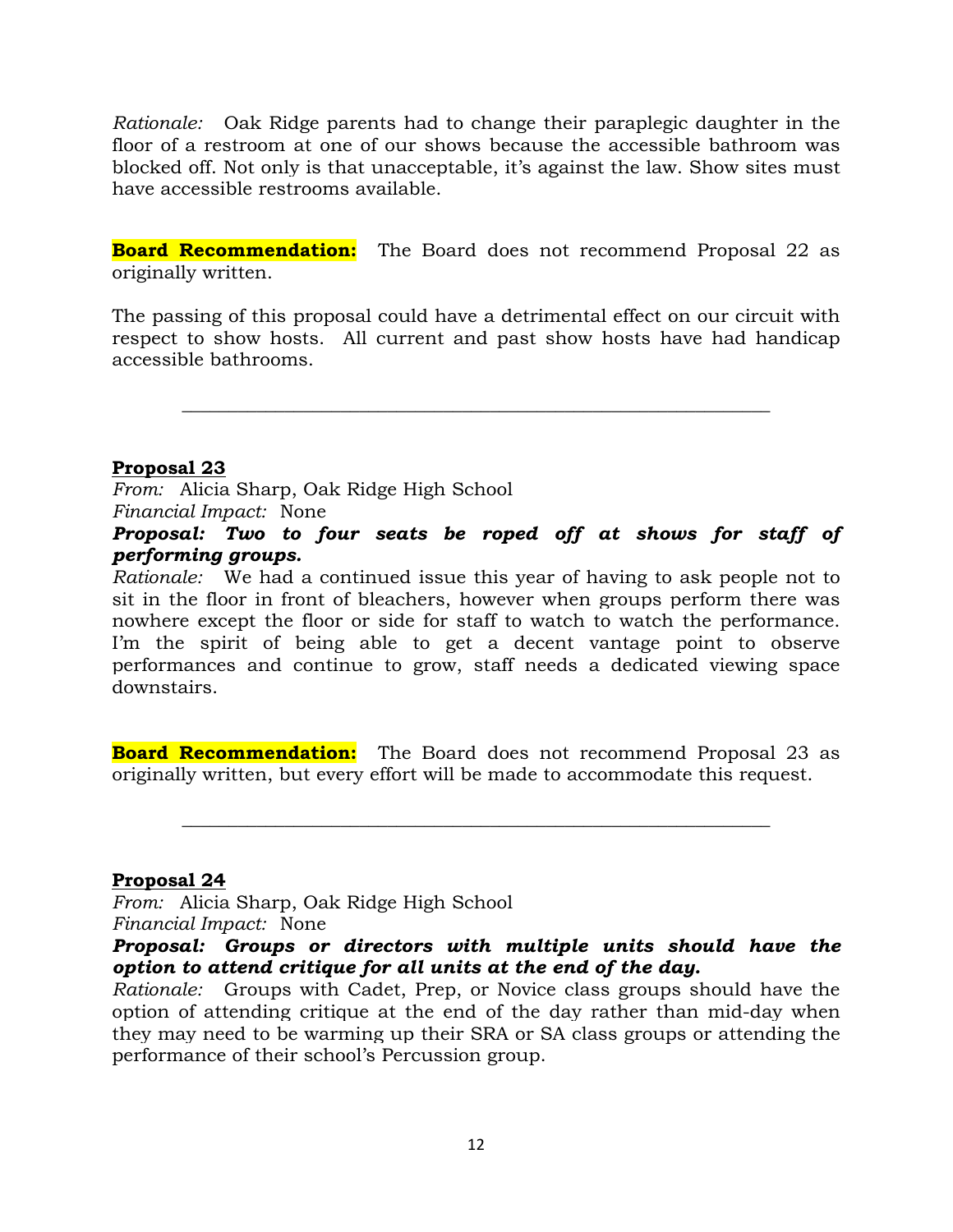**Board Recommendation:** The Board does not recommend Proposal 24 as originally written.

Critique times are assigned as a means of maintaining structure and as a courtesy to our judges. When units are grouped appropriately, judges can better compare and contrast and discuss within class ranks rather than shuffle back and forth across classes. The time necessary for a thirty-unit critique is approximately four hours.

**\_\_\_\_\_\_\_\_\_\_\_\_\_\_\_\_\_\_\_\_\_\_\_\_\_\_\_\_\_\_\_\_\_\_\_\_\_\_\_\_\_\_\_\_\_\_\_\_\_\_\_\_\_\_\_\_\_\_\_\_\_\_\_**

#### **Proposal 25**

*From:* Alicia Sharp, Oak Ridge High School *Financial Impact:* None

*Proposal: Show hosts must include a rain plan in their applications to host.*

*Rationale:* We had severe weather for multiple shows this year and show sites were not all adequately prepared. Percussion units need tents or dry spaces to warm up, and students should be able to move around the show without getting wet or tracking in water that quickly becomes a safety issue on the tile floors. This is an extra burden on the show hosts, but it is a safety and liability issue for performers and instruments.

**Board Recommendation:** The Board does not recommend Proposal 25 as originally written, but show hosts should make every effort to establish a rain plan when completing a Show Host Application.

**\_\_\_\_\_\_\_\_\_\_\_\_\_\_\_\_\_\_\_\_\_\_\_\_\_\_\_\_\_\_\_\_\_\_\_\_\_\_\_\_\_\_\_\_\_\_\_\_\_\_\_\_\_\_\_\_\_\_\_\_\_\_\_**

#### **POLICY: CIRCUIT BUSINESS** New

#### **Proposal 26**

*From:* Tim Hudnall, Hardin Valley Academy *Financial Impact:* None

#### *Proposal: Provide online feedback forms for directors to evaluate each host site and adjudicator.*

*Rationale:* Having the ability to immediately respond to issues is paramount to the growth of the circuit. This online form could be construed using Google Docs or even a Survey Monkey format. Being able to address any show site issues before a lapse in time would assist in circuit being able to address them.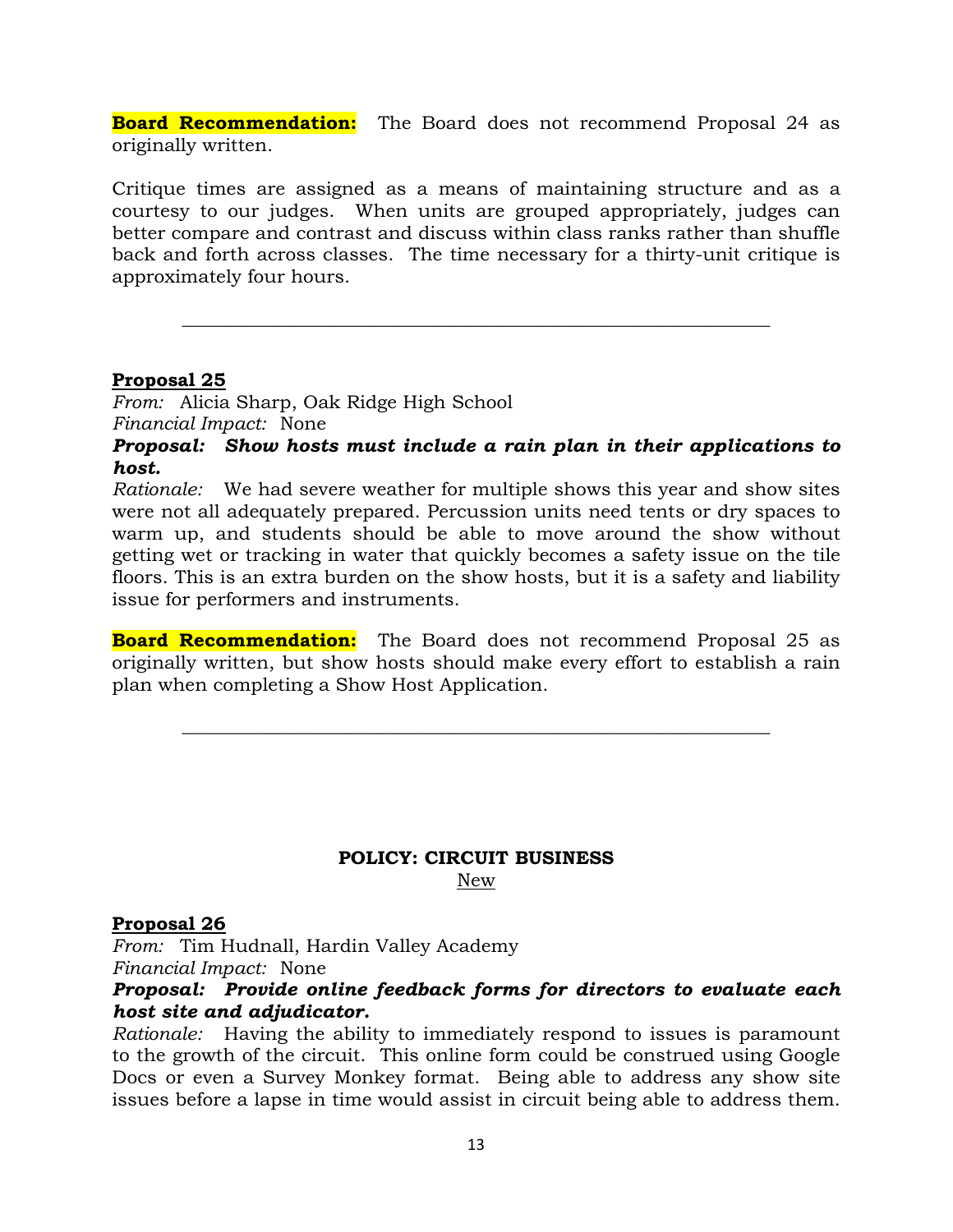Evaluation of adjudicators would allow the Judges Task Force to address any concerns in a timely manner. These forms would be focused to allow for specific feedback as it relates to the commentary and use of criteria, not meant to "complain" about a score.

**\_\_\_\_\_\_\_\_\_\_\_\_\_\_\_\_\_\_\_\_\_\_\_\_\_\_\_\_\_\_\_\_\_\_\_\_\_\_\_\_\_\_\_\_\_\_\_\_\_\_\_\_\_\_\_\_\_\_\_\_\_\_\_**

*This proposal was consolidated into Proposal 18.* 

#### **Proposal 27**

*From:* Tim Hudnall, Hardin Valley Academy *Financial Impact:* None

*Proposal: Set the spring general meeting date at the fall meeting.*

*Rationale:* There has been no spring meeting which is the meeting to vote on proposals and nominate officers. By setting the meeting ahead of time, everyone can plan on it.

**Board Recommendation:** The Board recommends to pass Proposal 27 but amend the time frame to December rather than fall.

**\_\_\_\_\_\_\_\_\_\_\_\_\_\_\_\_\_\_\_\_\_\_\_\_\_\_\_\_\_\_\_\_\_\_\_\_\_\_\_\_\_\_\_\_\_\_\_\_\_\_\_\_\_\_\_\_\_\_\_\_\_\_\_**

**\_\_\_\_\_\_\_\_\_\_\_\_\_\_\_\_\_\_\_\_\_\_\_\_\_\_\_\_\_\_\_\_\_\_\_\_\_\_\_\_\_\_\_\_\_\_\_\_\_\_\_\_\_\_\_\_\_\_\_\_\_\_\_**

#### **Proposal 28**

*This proposal was withdrawn.*

#### **Proposal 29**

*This proposal was withdrawn.*

#### **Proposal 30**

*From:* Alicia Sharp, Oak Ridge High School *Financial Impact:* Minimal to Moderate *Proposal: All board members and judges should submit a background check.*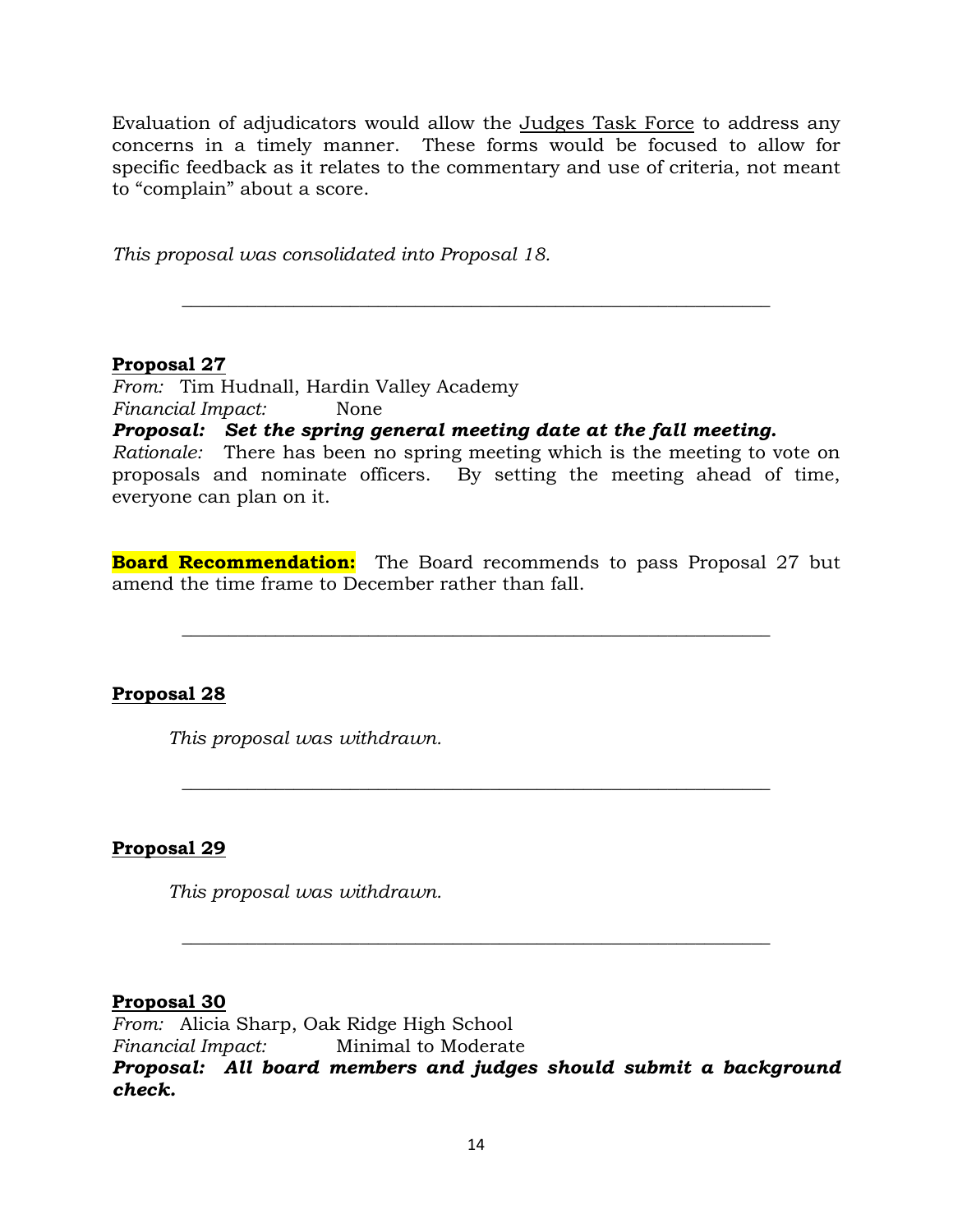*Rationale:* With all that is happening currently, in the interest of protecting our circuit members and performers, and in keeping other circuits in the region, all members of the executive board and all judges should submit background checks before working with or around students.

**Board Recommendation:** The Board does not recommend Proposal 30 as originally written.

The majority of those who serve on the Board are currently educators or individuals who have been previously been educators. Those who are not have submitted background checks to work with their respective programs. Judges are not in direct communication with students and many of our judges are educators.

**\_\_\_\_\_\_\_\_\_\_\_\_\_\_\_\_\_\_\_\_\_\_\_\_\_\_\_\_\_\_\_\_\_\_\_\_\_\_\_\_\_\_\_\_\_\_\_\_\_\_\_\_\_\_\_\_\_\_\_\_\_\_\_**

#### **Proposal 31**

*From:* Alicia Sharp, Oak Ridge High School *Financial Impact:* Moderate to Significant

*Proposal: Schools with multiple units should be offered discounted member fees.*

*Rationale:* Schools who are participating with multiple guards and percussion units should be offered a discount on member fees. For example: unit one's member fees are \$300 (the standard), unit 2 of the same category (guard for example) pays \$250. Unit three pays \$200. So a school who has three guards and 1 percussion would pay \$300 for percussion and \$750 for guard for a total of \$1050 rather than \$1200. This is minimal in the grand scheme of the circuit but it shows the schools and directors that the circuit is invested in helping them grow their programs through offering minimal financial forgiveness.

**Board Recommendation:** The Board does not recommend Proposal 31 as originally written.

Compared to other circuits nearby, ETPAA has relatively low membership dues. The Board believes it is in the best interest of the circuit to continue with the current fee structure.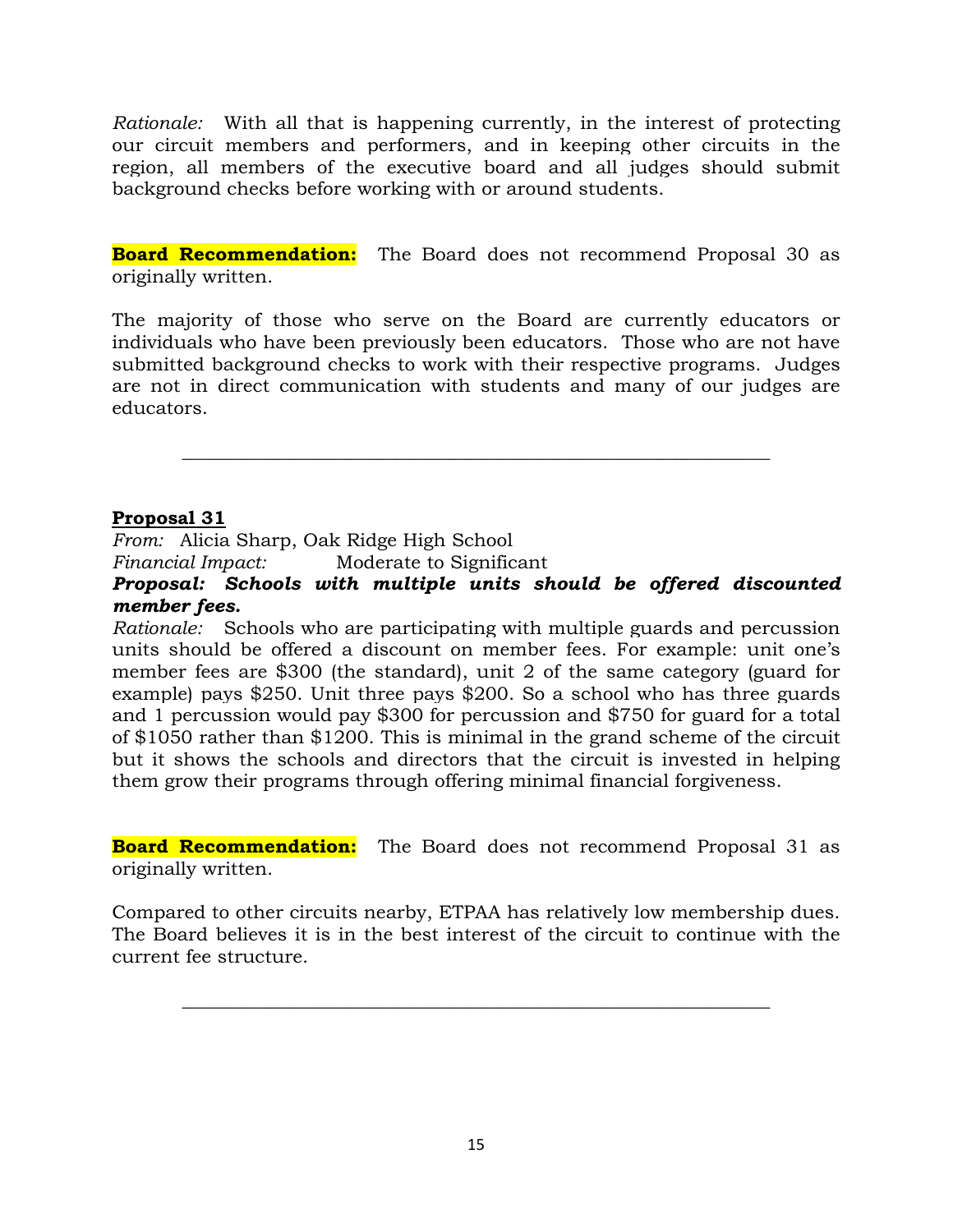*From:* Jana Hanson, ETPAA Executive Secretary

*Financial Impact:* Moderate to Significant

*Proposal: ETPAA pay fees and mileage related to Contest Coordinator, Tabulator, and Sound Technician*

*Rationale:* Currently, show hosts are paying for all judges, contest coordinator, sound technician, and tabulator fees and mileage. For shows to be financially viable for hosts, ETPAA should pay the fees and mileage associated with the contest coordinator, tabulator, and sound technician. The financial impact for the circuit would be significant in a season or two unless fundraising or sponsorship is implemented to offset these additional, not currently budgeted expenses.

**Board Recommendation:** Pass Proposal 32 as originally written.

### **POLICY: OTHER**

**\_\_\_\_\_\_\_\_\_\_\_\_\_\_\_\_\_\_\_\_\_\_\_\_\_\_\_\_\_\_\_\_\_\_\_\_\_\_\_\_\_\_\_\_\_\_\_\_\_\_\_\_\_\_\_\_\_\_\_\_\_\_\_**

New

#### **Proposal 33**

*From:* Tim Hudnall, Hardin Valley Academy *Financial Impact:* Minimal *Proposal: Create an ETPAA Judges Association*

*Rationale:* The creation of a bona fide judges association would allow for a more complete and comprehensive outline and format for the training and use of local judges as well as define by requirements how a prospective judge becomes a "certified" local judge.

This is open-ended, but it is suspected the Judge Coordinator would oversee this organization (until it is up and running and has its own officers). Training requirements for both experienced and prospective judges can be determined and therefore enforced in a manner that will allow for a consistent approach to the training of the association judges and any prospective judges.

This association will be responsible for the monitoring by criteria of all the members and be responsible for the discipline and remediation needed as situations arise.